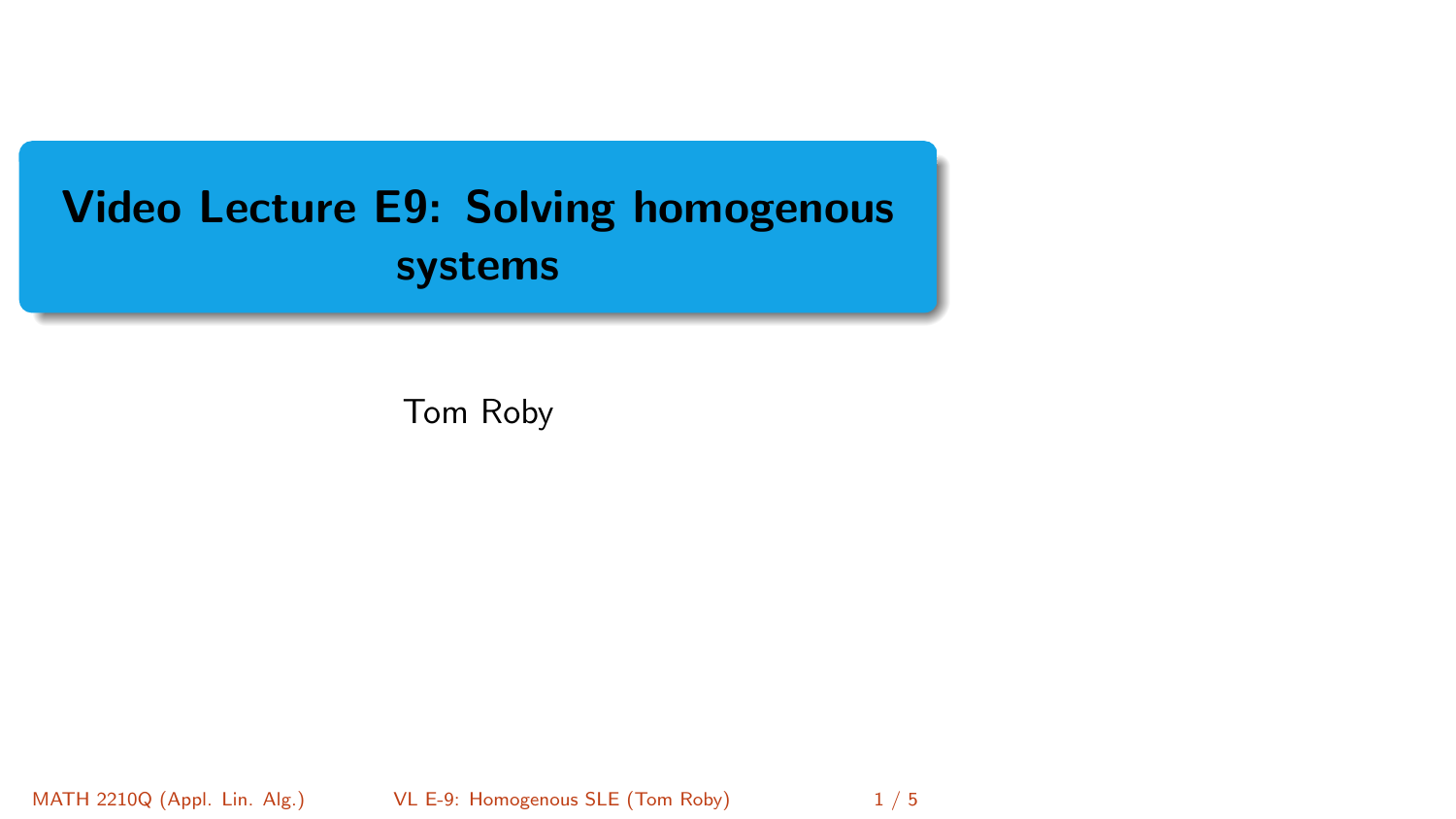## Outline & Objectives

• Compute nontrivial solutions to a homomegenous system  $A\vec{x} = \vec{0}$ .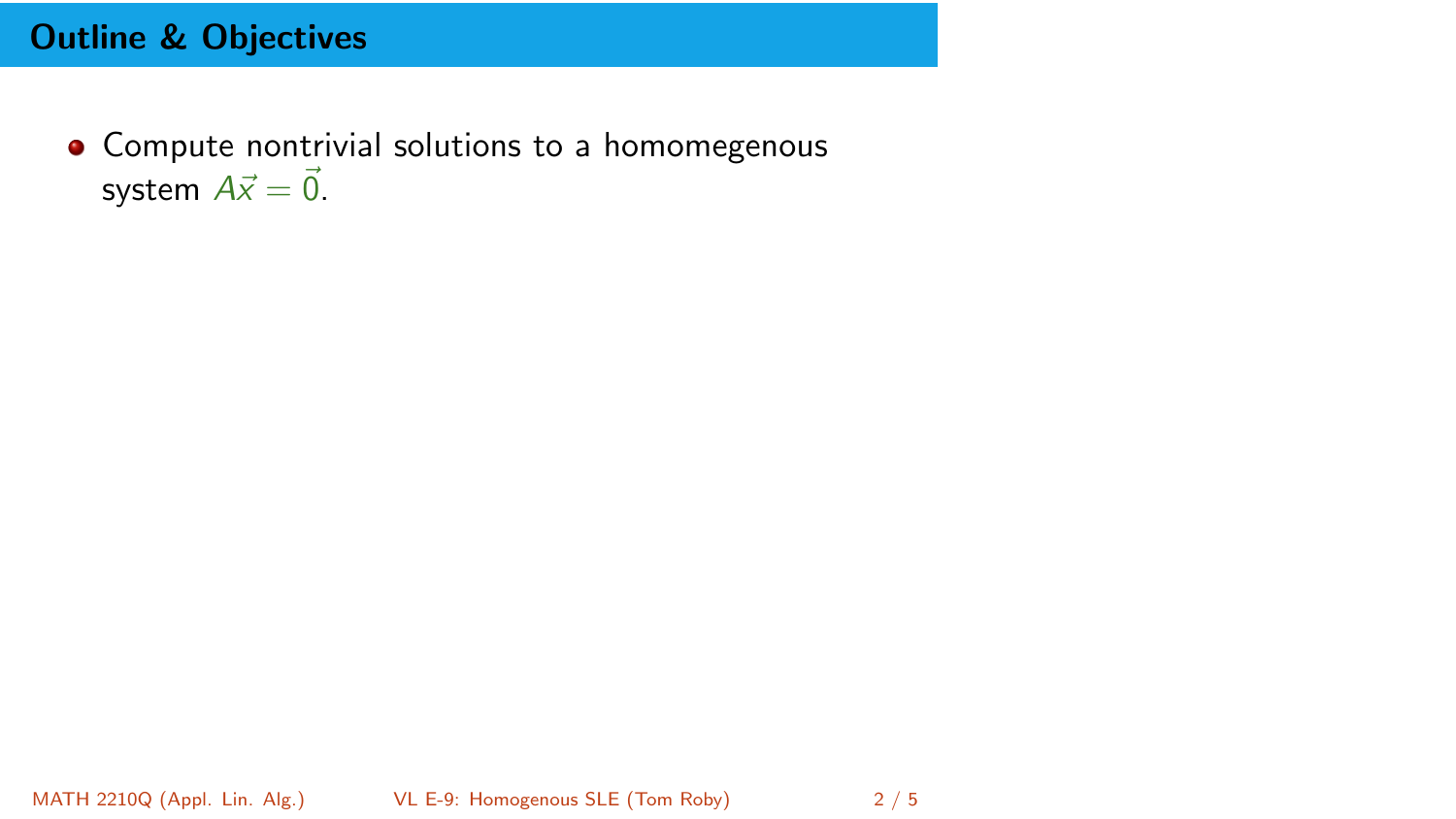#### Homogenous systems

### **Definition**

*A* system of linear equations whose matrix form is  $A\vec{x} = \vec{0}$  is *called homogenous.* (Here A *is*  $m \times n$ ). A solution  $\vec{x} \in \mathbb{R}^n$  *is called trivial if*  $\vec{x} = \vec{0}$  *and nontrivial if*  $\vec{x} \neq \vec{0}$ *.* 

$$
\begin{bmatrix} -1 & 5 & 2 & b_1 \ 3 & -14 & -7 & b_2 \ -2 & 10 & 4 & b_3 \end{bmatrix} \rightarrow \begin{bmatrix} 1 & -5 & -2 & -b_1 \ 0 & 1 & -1 & 3b_1 + b_2 \ 0 & 0 & 0 & -2b_1 + b_3 \end{bmatrix}
$$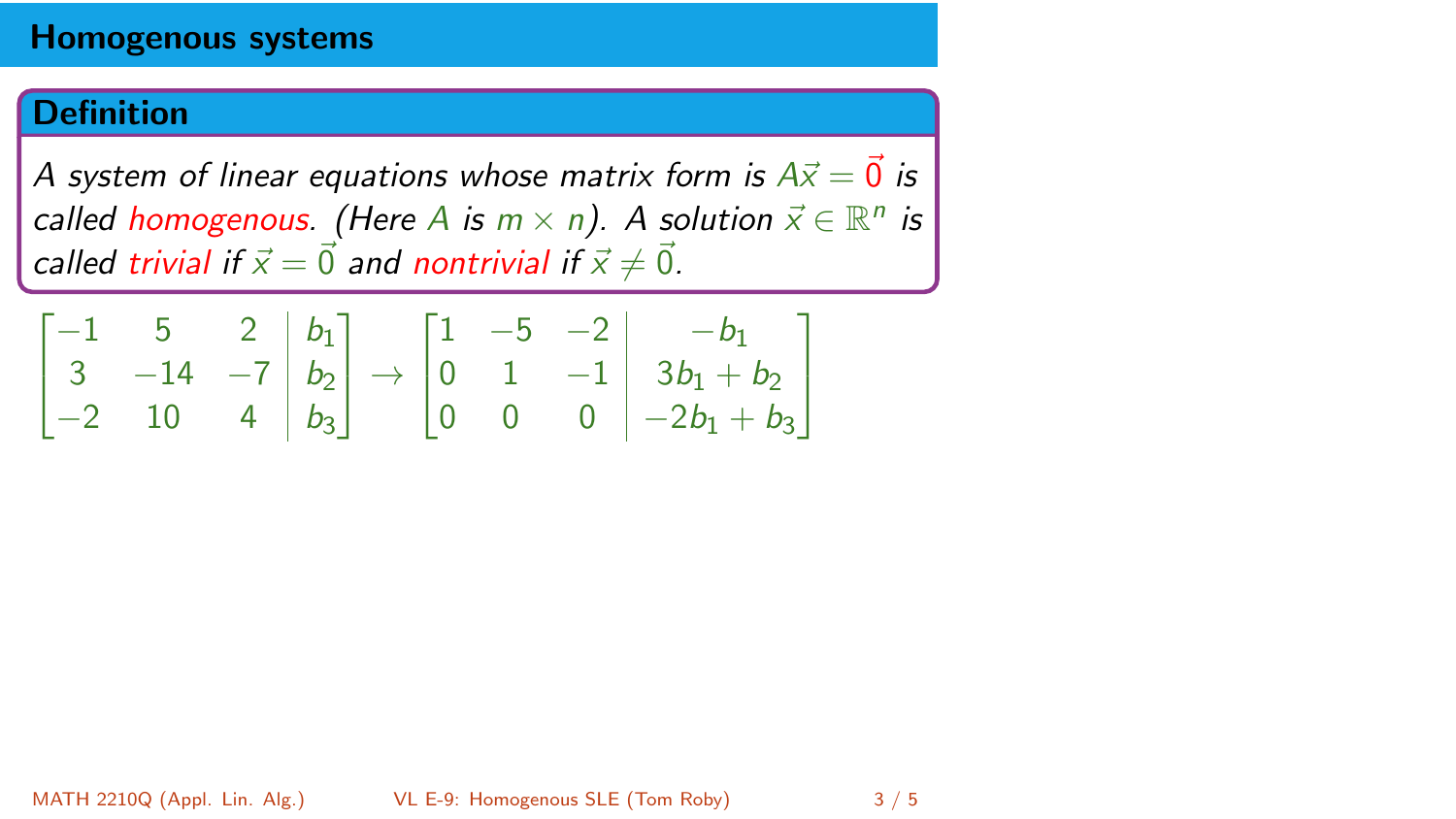#### Homogenous systems

## Definition

*A* system of linear equations whose matrix form is  $A\vec{x} = \vec{0}$  is *called homogenous.* (Here A *is*  $m \times n$ ). A solution  $\vec{x} \in \mathbb{R}^n$  *is called trivial if*  $\vec{x} = \vec{0}$  *and nontrivial if*  $\vec{x} \neq \vec{0}$ *.* 

$$
\begin{bmatrix} -1 & 5 & 2 & 0 \ 3 & -14 & -7 & 0 \ -2 & 10 & 4 & 0 \end{bmatrix} \rightarrow \begin{bmatrix} 1 & -5 & -2 & 0 \ 0 & 1 & -1 & 0 \ 0 & 0 & 0 & 0 \end{bmatrix} \rightarrow \begin{bmatrix} 1 & 0 & -7 & 0 \ 0 & 1 & -1 & 0 \ 0 & 0 & 0 & 0 \end{bmatrix}
$$

 $x_1 = 7x_3$ 

 $x_2 = x_3$ *x*<sup>3</sup> is free So any vector of the form  $\sqrt{2}$ 4 7*k* a solution (line in  $\mathbb{R}^3$ ).

### **Corollary**

*The homogenous eqn.*  $A\vec{x} = \vec{0}$  *has a nontrivial solution* () *there is at least one free variable.*

*k k* 1  $\vert = k$ 

1  $\vert$  is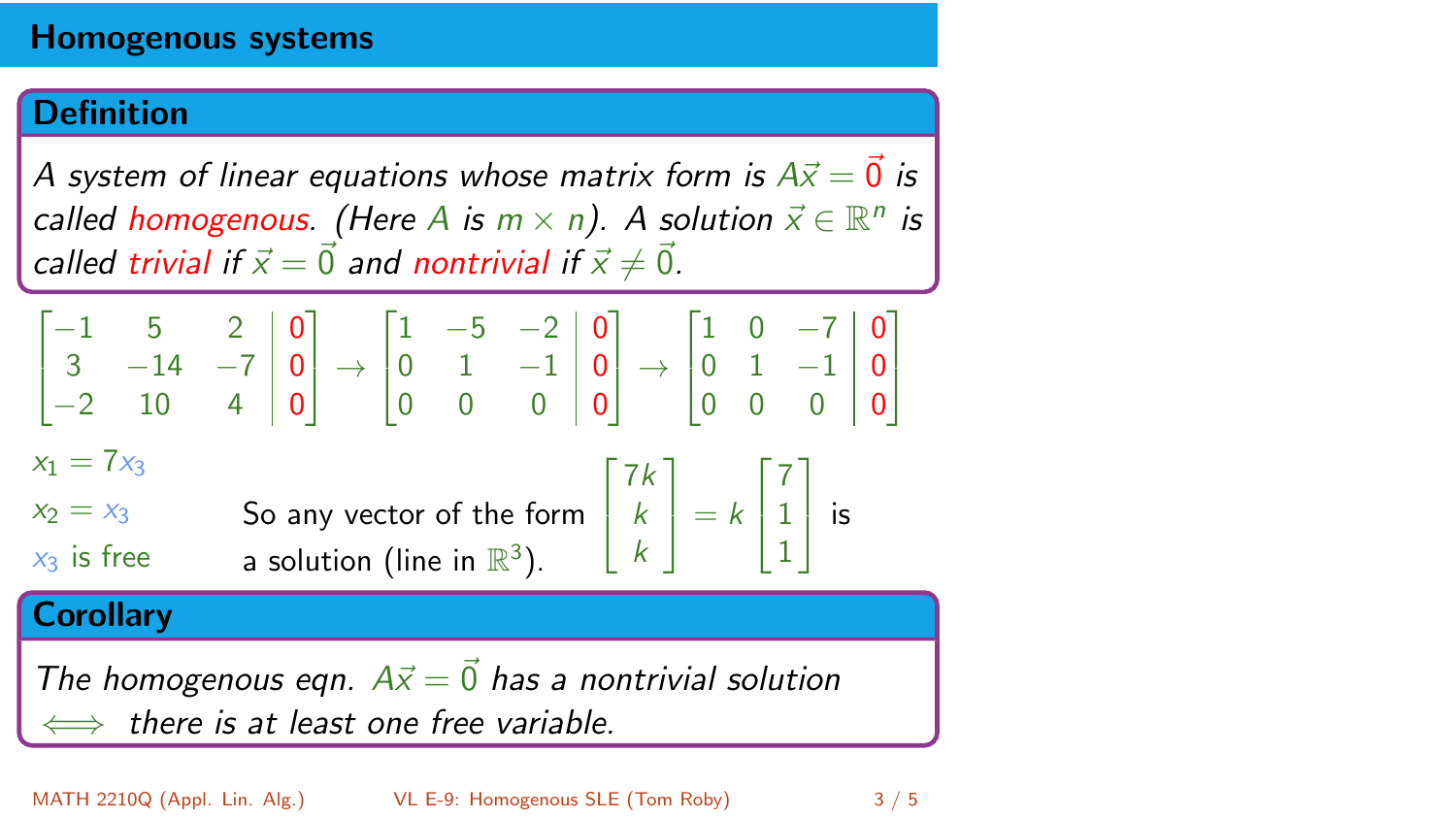## Another example

$$
\begin{cases} \begin{matrix} x_1 & + & x_3 + & x_4 = 0 \\ 2x_1 - x_2 & + & x_4 = 0 \end{matrix} \mapsto \begin{bmatrix} 1 & 0 & 1 & 1 \\ 2 & -1 & 0 & 1 \\ 1 & 1 & 3 & 2 \end{bmatrix} \mapsto \begin{bmatrix} 1 & 0 & 1 & 1 \\ 0 & 1 & 2 & 1 \\ 0 & 0 & 0 & 0 \end{bmatrix} \end{cases}
$$

MATH 2210Q (Appl. Lin. Alg.) [VL E-9: Homogenous SLE](#page-0-0) (Tom Roby) 4 / 5